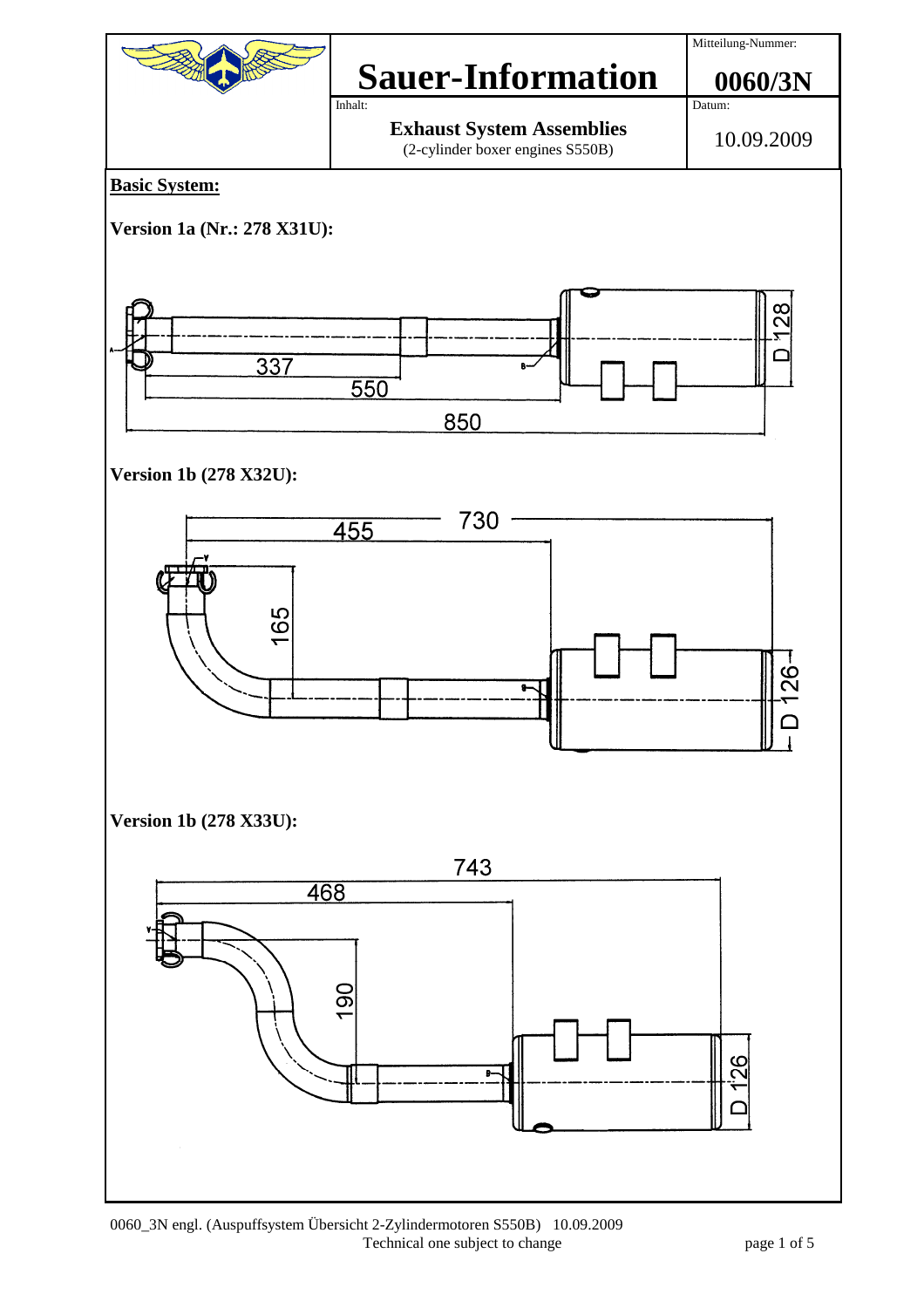

0060\_3N engl. (Auspuffsystem Übersicht 2-Zylindermotoren S550B) 10.09.2009 Technical one subject to change page 2 of 5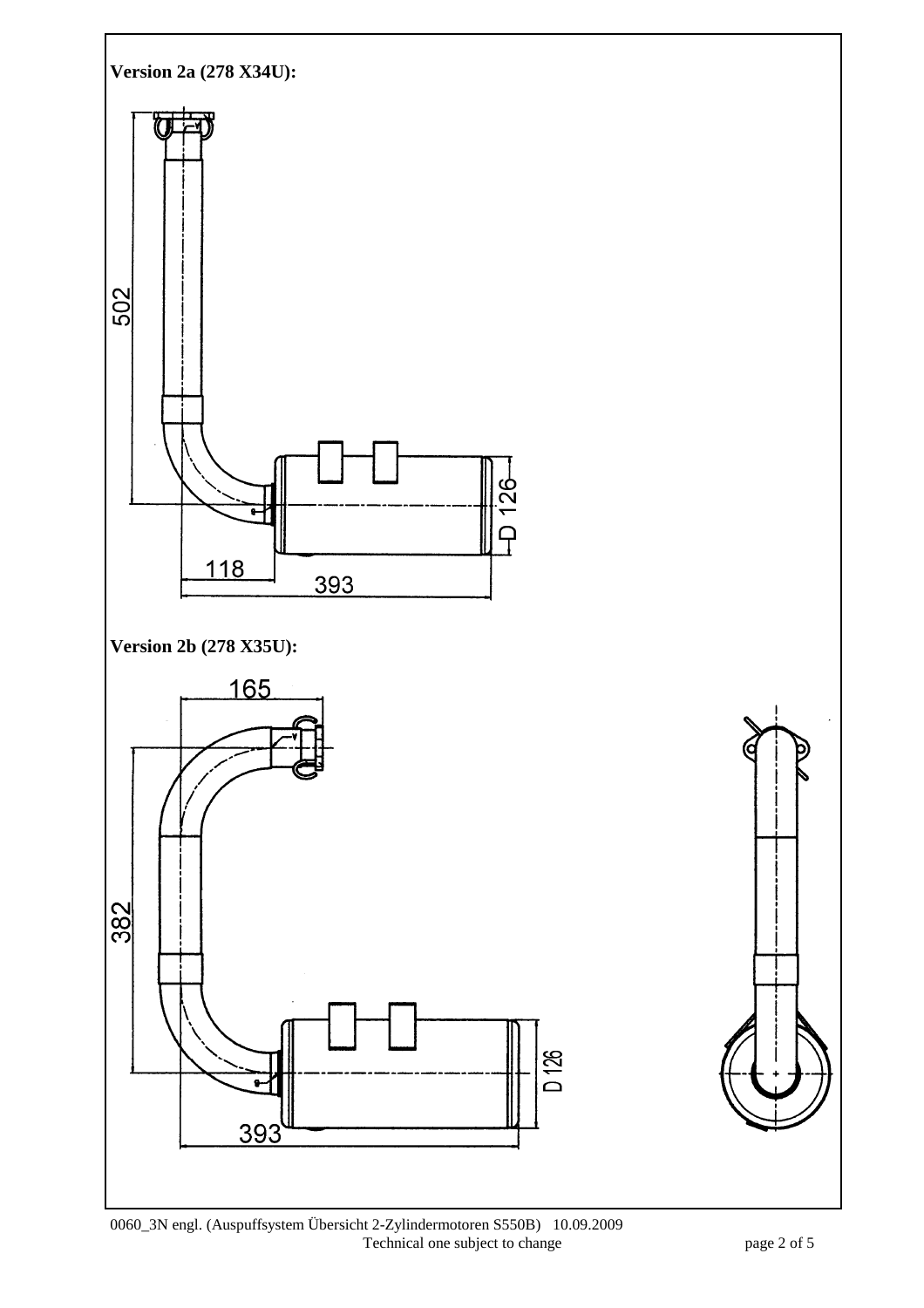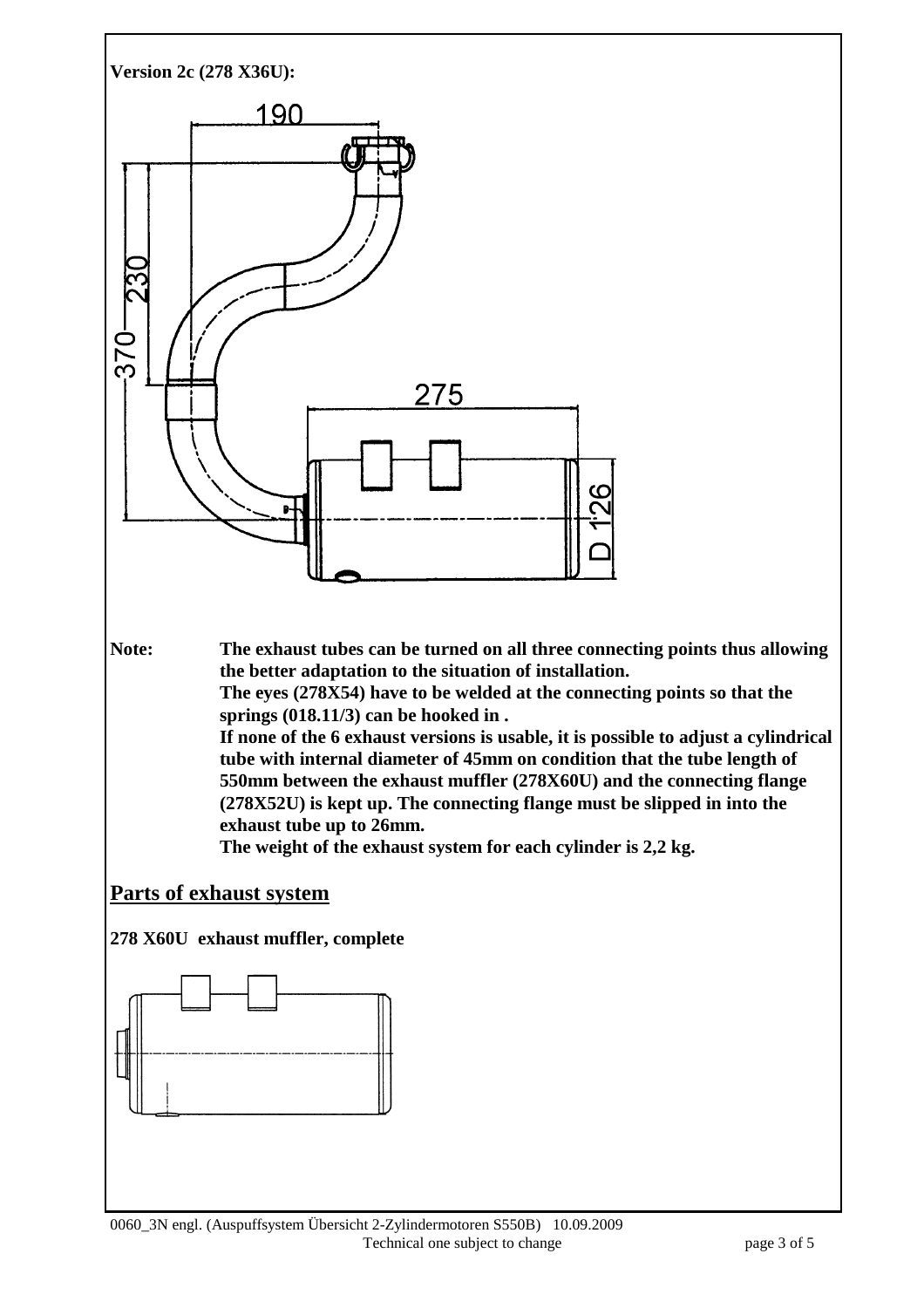